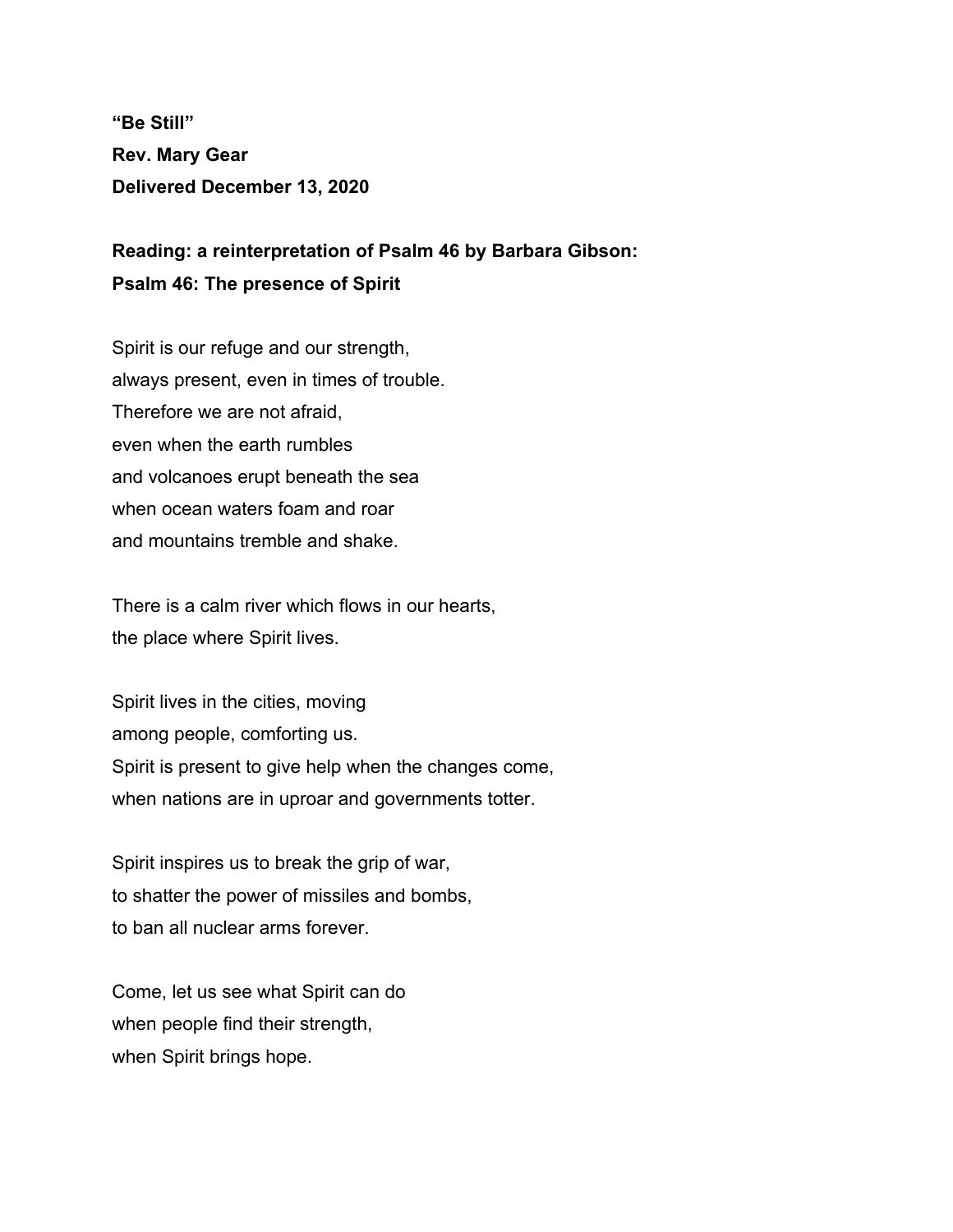Be still and know the One! Among the people and on earth, nothing is higher or deeper.

Spirit is with us, our refuge and our strength.

## **Sermon/Homily**

When I lived in Salem, Oregon I practiced with a weekly meditation circle that met on Wednesday evenings at the Salem UU congregation. It was the Compassionate Mind Sangha led by the teacher from the Salem Zen Center. The Wednesday evening meditation circles were more informal than the usual Zen practice and open to whoever showed up, but structured with expectations about silence and lots of bowing.

The teacher is Sensei An, a social worker who has studied Zen Buddhism for many years. Often when we were sitting together in silence in the church social hall, Sensei An would say in a soft but firm voice, "Be still." Her words would help me notice that my mind had wandered as it so often does in meditation, and that perhaps my body was restless, too. I often hadn't noticed that others in the circle were restless of body and mind, but Sensei An did. She was attuned to the feel of the sangha, our breathing, our presence, our stillness. And, because Sensei An was also a dog trainer, her soft but firm voice had a hint of command that made you want to "be still." Her voice called us to attention, but mostly called us to an awareness of our intention.

In this month of darkness and holiday lights, we explore the spiritual theme of stillness. A dictionary definition of stillness will tell us that stillness is a calm, quiet, motionless state, the absence of movement or sound. But, I think the spiritual meaning of stillness is somewhat different than that.

Many faith traditions have stillness as part of their teaching. In Buddhism and other Eastern traditions that use meditation as a spiritual practice, "be still" is the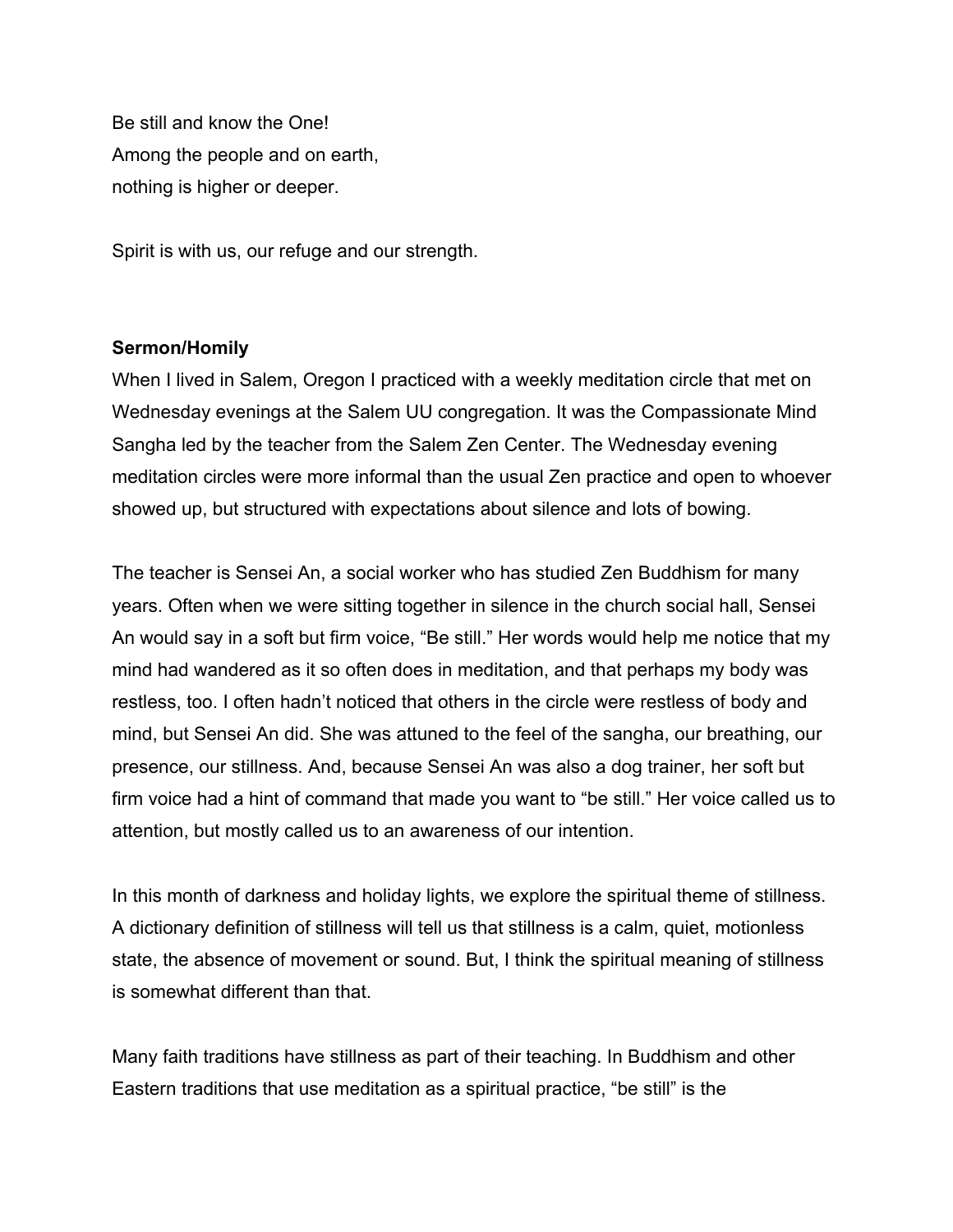instruction—be still of mind and of body. There is a long lineage of teachers, like Sensei An, who instruct meditators to "be still."

In Islam, silent stillness is a foundation for prayer, including the daily prayers, one of the pillars of Muslim practice.

In the Jewish Bible, "be still" is taught in Psalm 46:10. The traditional translation is "Be still and know that I am God." Barbara Gibson's translation offers us "Be still and know the One."

In the spiritual context, "be still" is not as much about being motionless as it is being present. Author and healer Serge Benhayon puts it this way:

(quote) "Stillness is an energetic quality of being… Stillness is a choice. It can be felt by living in a state of presence where we remain connected to ourselves and are completely present in our body…" (end quote)

Stillness as active and intentional, a choice. It requires our awareness and determination, especially in our culture of doing and then doing even more. Stillness doesn't necessarily mean that our bodies are motionless, it means that we are fully present in what we are doing, calm of mind and intentional in our doing. Author E'yen Gardner says: "Being still does not mean don't move. It means move in peace." Walking meditation is an example of stillness in motion. I'll bet you can think of other examples from your life, such as being in nature or kneading bread or knitting.

Serge Benhayon continues:

"…it is our beingness that remains unaffected by any movement, action or doing even though it moves, acts and does. It is the depth of the ocean unaffected by its waves. It is the ability to surrender to our inner-heart and live from here in all that we do."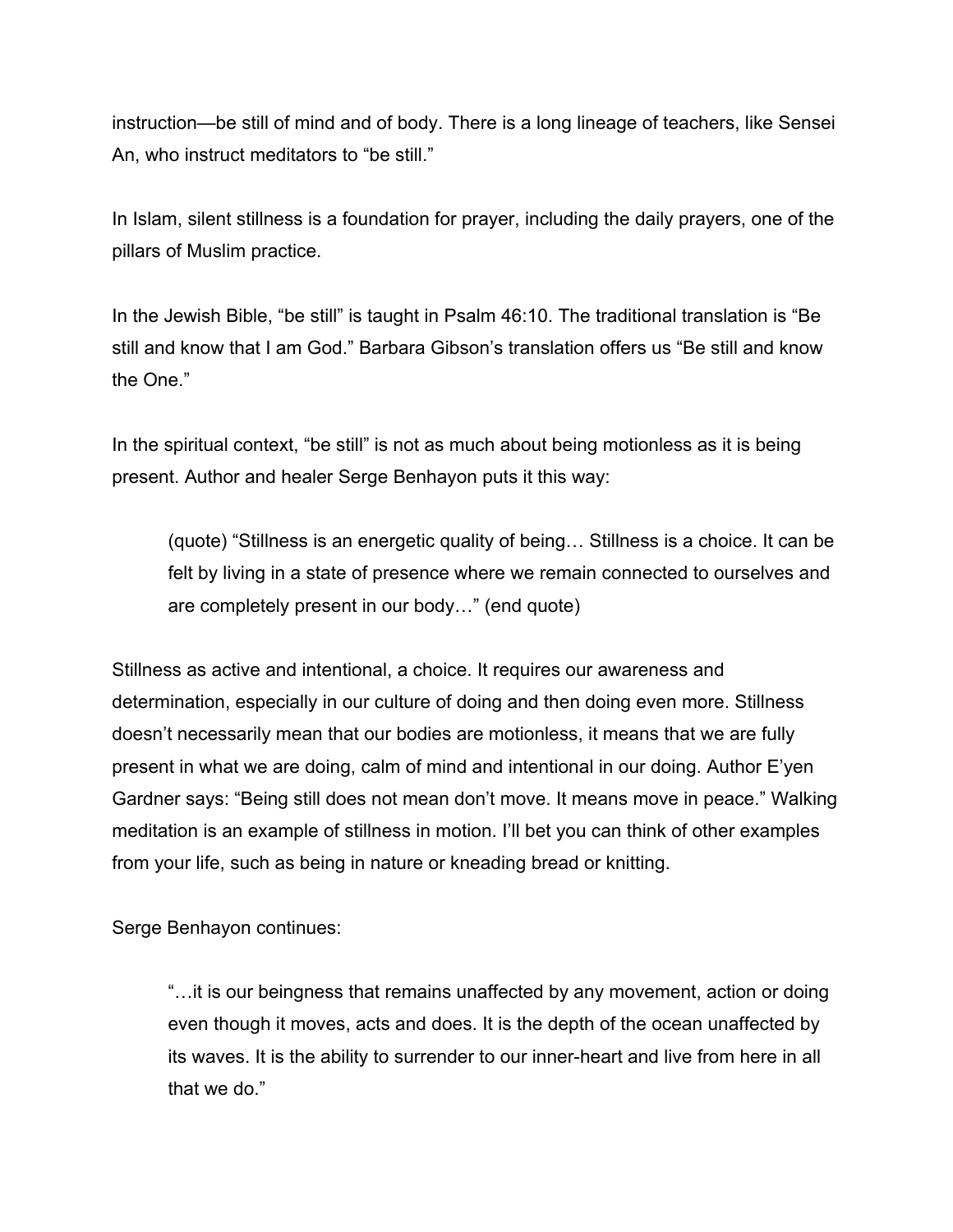And, here is a paradox of stillness: it is both active and requires surrender. Stillness asks us to stop doing, which means we have to actively stop. And, stillness requires that we let go, which means that we have to actively let go. Active and surrender, both.

Christian writer Lisa Apello teaches that:

(quote) "The instruction to be still in Hebrew means to let go, stop striving, slacken and let drop. It's a picture of loosening our clenched grip on the circumstances and outcome and trusting God… I'm the first to admit that being still goes against my instinct. We are fixers. We want to make it happen and just keep pushing through. But the call to be still is a call to surrender." (end quote)

Now, I want to be clear that the spiritual teaching of stillness doesn't suggest that we never do or fix or push through anything. There are times when action is called for, such as in our work for justice. Stillness is not an excuse to do nothing. It is an instruction to tune in to ourselves and all that we are connected to (which is everything!) Stillness is part of the spiritual grounding of our work for justice.

The second part of Psalm 46:10 is about knowing: "be still and know…." Stillness is a way to know in the spiritual sense, to know the divine in us, between us and beyond us, the divine in whatever way you wish to name it. The spiritual teaching of stillness is a path to knowing truth, to knowing ourselves, to knowing the Oneness of All. In the stillness we hear the call to justice; the stillness informs our actions.

This is another paradox of stillness. Calming our bodies and minds may not lead to calming our emotions. In fact, it may lead to something quite different. One teaching of mindfulness meditation is that we don't meditate to be calm, we meditate to be awake. Being awake sometimes means that hard emotions and memories arise in the stillness—sometimes we wake the bear! And, that bear can roar! But unlike the mouse and the squirrel and the fox and the badger and the hare, our work is to not flee, not in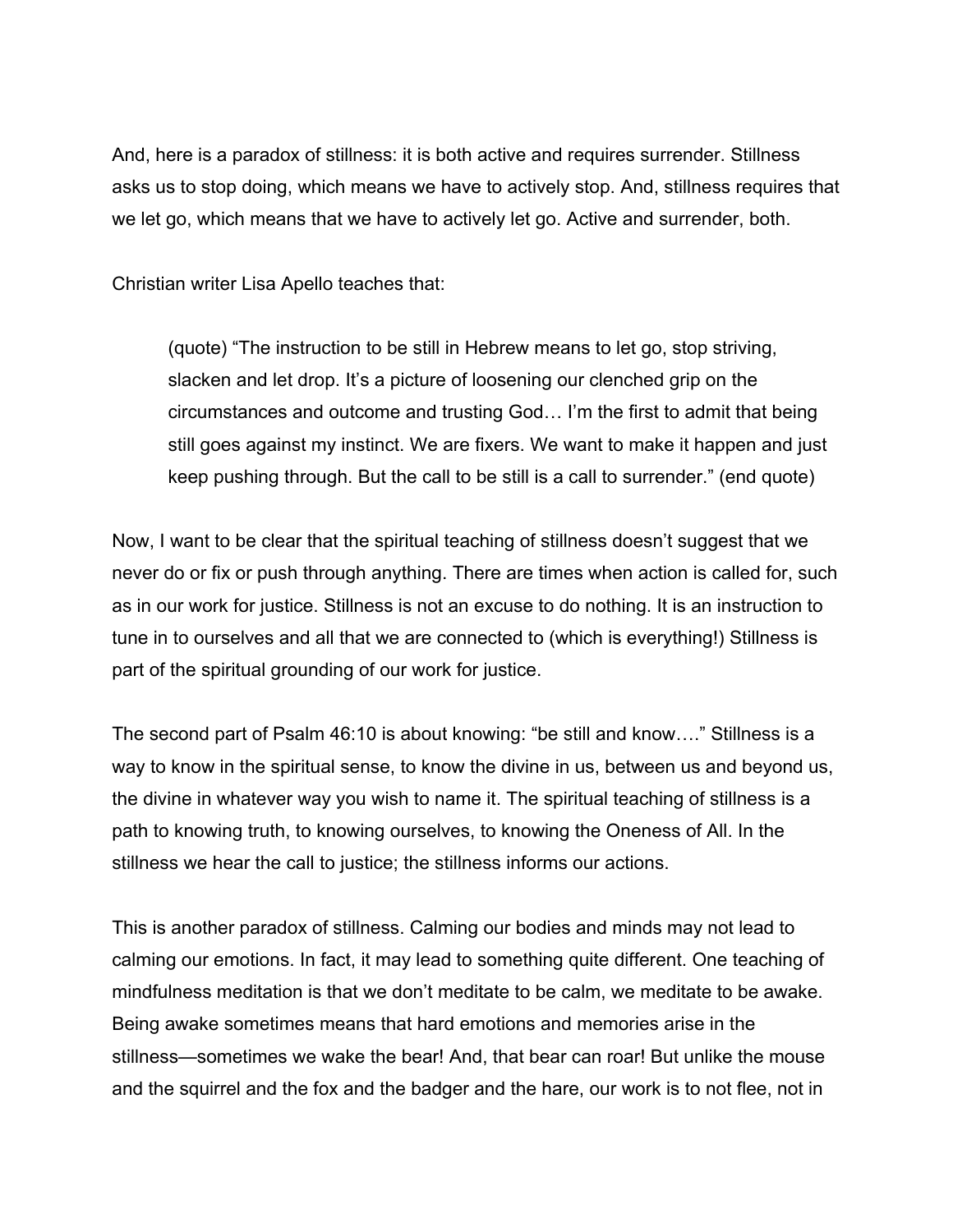body or in mind, but to remain present to whatever arises in the stillness. Feelings pass, we survive them even when they are hard. For underneath the roar of the bear in the stillness is the holy. That is the ancient teaching of faith traditions; be still and know the holy. The depths are unaffected by the waves up top. As Barbara Gibson's interpretation of the Psalm tells us, it is the stillness that we find our refuge, our strength and our hope.

I invite you now into the spiritual practice of stillness. This is the practice of centering prayer, which is a Christian form of meditation. We'll use the passage from Psalm 46:10 "Be still and know that I am God." As we move through the meditation please feel free to use the words that work best for you: God, Love, Peace, One. Allow the words to center you, to bring you into your body and into this moment.

Right now, settle into a comfortable position, and begin by focusing on your breath. Feel the rise and fall of your belly. Soften your gaze or close your eyes. As I speak, repeat the words, silently or out loud, allowing space and silence between the words.

(slow down!)

Be still. Be still and know. Be still and know that I am. Be still and know that I am God. Be still and know that I am. Be still and know. Be still. Be.

Be still. Be still and know. Be still and know that I am.